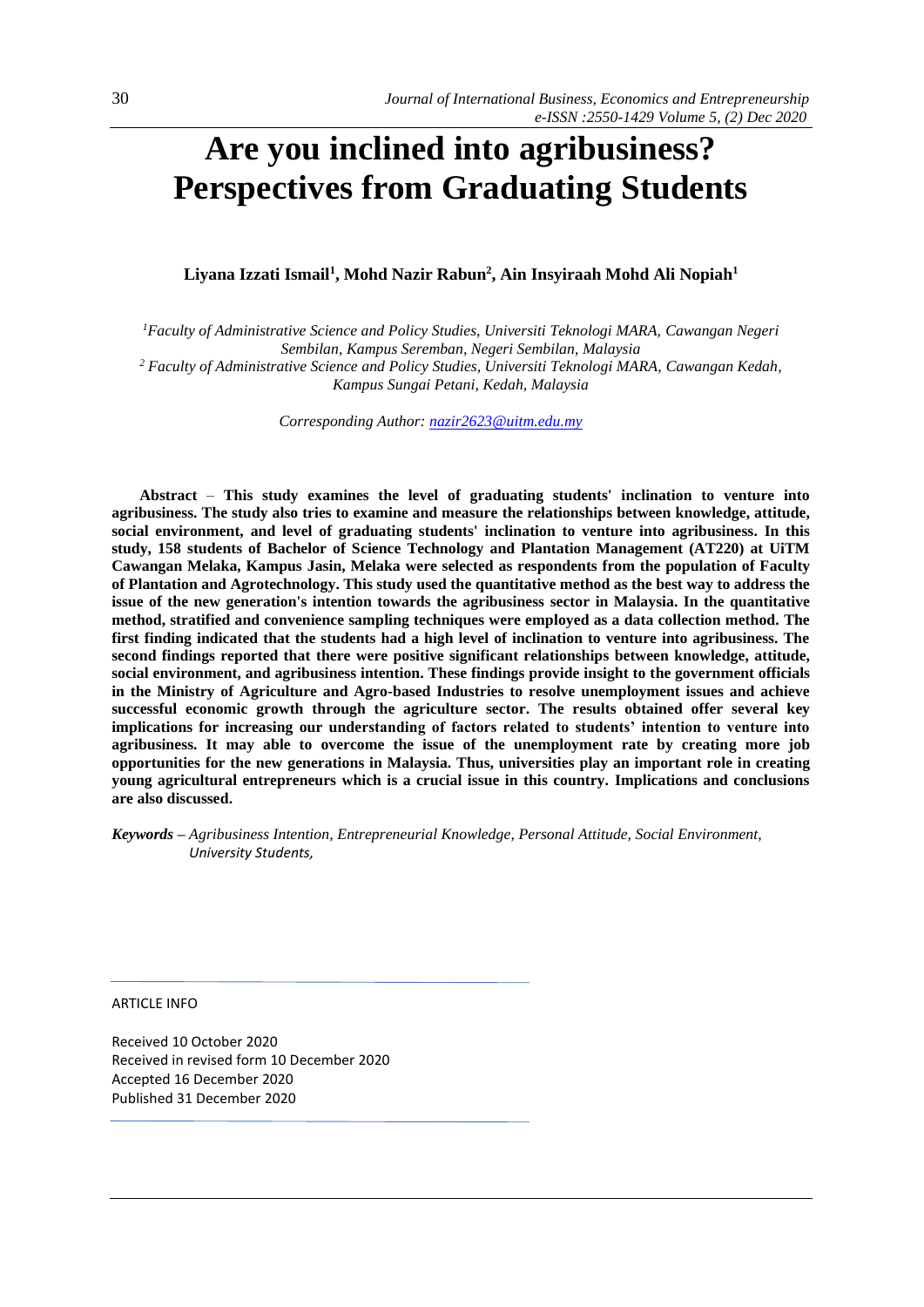# **I. Introduction**

Agriculture is a primary sector in economic activities for every country. It is the foundation of our rural economy. Generally, it is reported that food production is the number one objective of agricultures and for farmers (Casini, Contini, Scozzafava, 2011). In other words, food security is an alarming issue that concerns every nation across global. This is because agriculture still contributes to their country's economy where they can generate their food and do not have to rely on food supply from other countries. Although most of the countries still pay attention to agricultural activities, special attention is always focused on their secondary and tertiary sector. It is emphasized that the agriculture sector should become a fundamental sector beyond the economic fabric of our rural communities as it contributes largely to the nation's food supply and security.

According to the Central Bureau of Statistics/BPS (2014), business actors in an agricultural commodity are only represented about 44.20 million people (0.17 percent) of the Indonesian population. It is said that developing agricultural entrepreneurship is needed to drive the human resource productivity of the sector. The sector contributes a higher idleness number in Indonesia than in other sectors. This higher contribution indicates that agricultural employments are not able to accommodate those amount workforces or moving to other sectors. In the African country, the effort was also undertaken by the Republic of Ghana. According to the Ministry of Food and Agriculture of the Republic of Ghana (2012), they have identified one of the economic pillars is the agriculture sector. The relationship between agriculture development and Ghana's ability to achieve its food and nutrition security goals are inextricably linked. Ghana's economy still depends on the agricultural sector as a major source of employment provide direct and indirect jobs to about 80 percent of Ghana's workforce (MOFA, 2012). Besides, Rwanda youths had been urged to embrace agribusiness as a source of livelihood to curb unemployment problems where it is reported that 13.5 percent of college graduates remain unemployed (*New China News Agency,* May 4, 2016). Further to that Minister of Agriculture and Animal Resources of Rwanda, Dr. Geraldine Mukeshimana urged youths to venture into agribusiness which has become beneficial for youngsters in the developed countries. They conducted a forum with Rwanda youths, therefore the meeting aimed at launching a Rwanda Youth in Agribusiness Forum that will encourage them to engage in agribusiness hence the creation of jobs, poverty lessening, and fast-tracking rural transformation. Rassameethes (2014) stated that in the ASEAN, agriculture is the pillar of e-ASEAN economies as it occupies an essential place in the development of all ASEAN members. For instance, Joint Foreign Chambers (2010) found that in the Philippines, the agricultural exports were the smallest among the other ASEAN members such as Indonesia, Malaysia, Thailand, and Vietnam, because the Philippines imported more agricultural goods than it exported.

In Malaysia, the contributions and roles of agriculture in the economy are fairly visible. The government has never stopped in placing their effort to further improve this sector and it can be proven through the establishment of a number of high-impact agriculture policies and projects a. Its Agriculture and Agro-based Industry Ministry has unveiled a five-point plan geared towards ensuring national food security and boost revenue in the agriculture sector via 'Priorities and Strategies 2019 - 2020' (*News Straits Times*, February 14, 2019). Greater emphasis via the five points will be achieved via the execution of 18 strategies and 51 initiatives to ensure that the agricultural industry becomes even more competitive. It is interesting to note that, one of them is in the third point, which covers efforts to make agriculture a solid, sustainable, and profitable revenue source for farmers, livestock breeders, fishermen, and young agropreneurs. This is probably due to the increasing global demand for agricultural products gives huge potential to enlarge the sector's contribution to GNI and raise rural revenues.

Despite the government's tremendous effort in promoting agribusiness industries, however, a study by Nor Amna, Nik Rozana, and Mohd Khairul (2015) discovered that the contribution of youths aged 15 - 34 years old in entrepreneurial activity is low, as well as in the agriculture sector. Mohd Arif, Darshini Subramaniam, and Shafril Izham (2015) stated that various reasons have been identified for this poor response, among which is the perception of the younger generation in the agriculture sector. They reported that most educated youth today perceived agriculture especially traditional farming is an unattractive proposition. This is further contributed to how agriculture has been practiced over the years by the older generation. Agriculture reflects a poor social status and as a result, they seek better alternatives and opportunities in the urban sectors (Mohd Arif et. al. 2015). Hence many of the rural youth are migrating to cities in search of a more lucrative opportunity, be it an unskilled job than to pursue a career in the agriculture sector. According to a former Minister of Agriculture and Agro-based Industries, Datuk Seri Ahmad Shabery Cheek at 5th ATI Convocation 2015, he said "the current trend shows that only 15 percent of those aged 40 and below are in the agricultural sector, which implies that the youths still have the notion that the field is not for them but older people." (*Bernama*, October 25, 2015). In this context, it shows that the percentage of youths to join the agriculture sector is very low and they refuse to join because they believe that there are more disadvantages rather than advantages in joining the agriculture sector. This claim is also further validated by a study conducted by Asliza et al., (2015) where youth are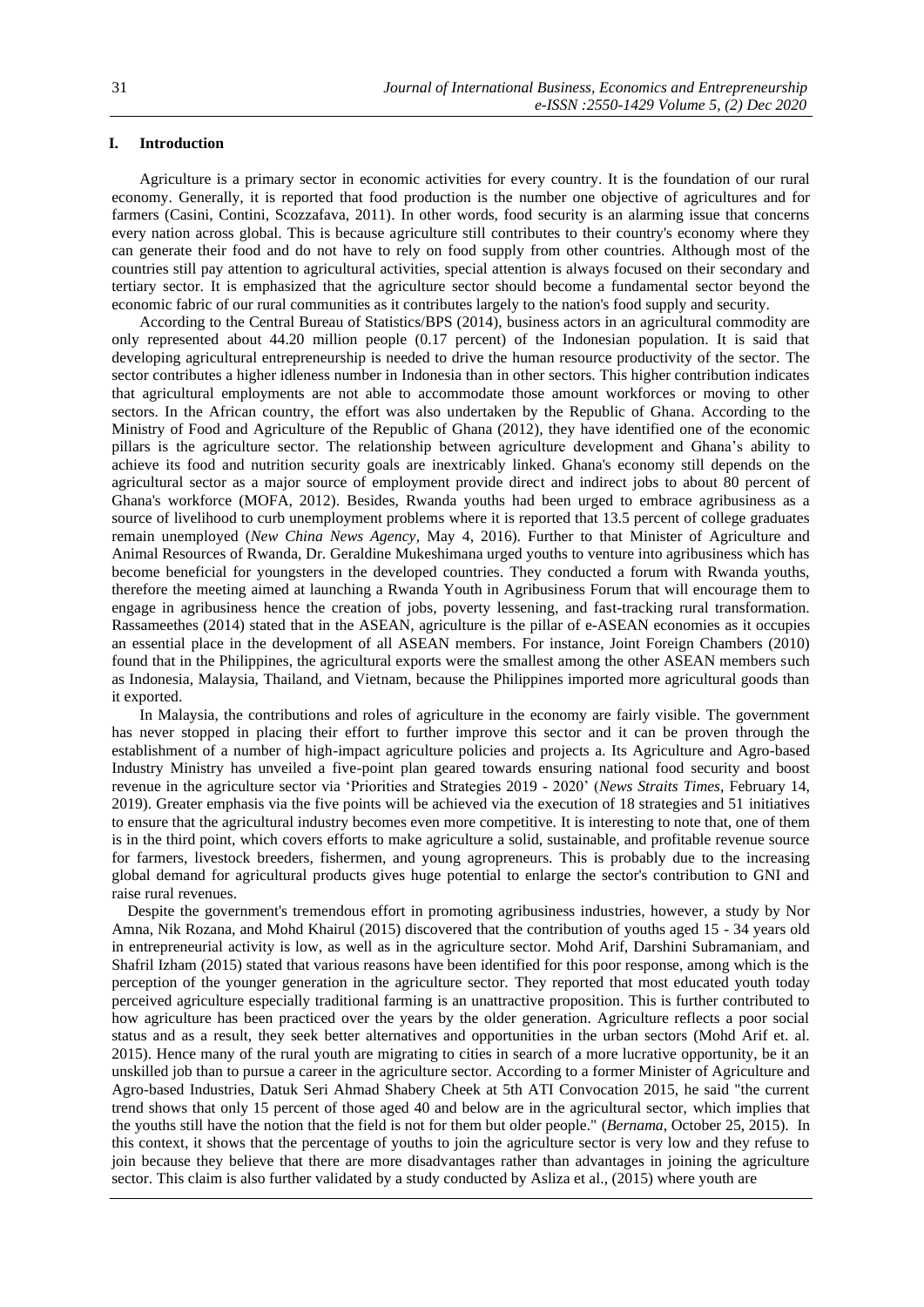reluctant and less inclined to work in the agriculture sector because there is a conventional view that work in this sector is rough, low pay, and do not promise a bright future. To address the problem of low yield, low earnings, and unproductive farms into high yield and better earnings, the government believes in the shift from traditional practice into a commercial-based practice (Nurul Hisifbli & Abdul Rahman (2017). They reported that the government objectives can be achieved if the yield and revenue keep increasing and the market condition is improved.

As far as the above issue is concerned, it has driven this paper to its main objective which is first, to examine the inclination level of graduating students to venture into agribusiness. Second, this paper proposes to identify the nature of relationships between entrepreneurial knowledge, personal attitude, social environment, entrepreneurial education, and the level of graduating students' inclination to venture into agribusiness. Next, this paper suggests ways to encourage university students to venture into agribusiness. Discussion is presented in the third section, while recommendations are in the last section.

#### **II. Literature Review**

#### **Agribusiness and Youth's Intention**

Hudu, Hamza and Afishata (2014) defined agribusiness as all business-oriented entities involved in the production, input supply, agro-processing, marketing, and distribution of agricultural commodities. Meanwhile, Industry Research Development (2015) defined agribusiness as "*the business of agricultural production or synonyms with corporate farming. It includes a range of activities and methods involving modern food production food such as agrichemicals, breeding, crop production (farming and contract farming), distribution, farm machinery, processing, and seed supply, marketing, and retail sales (p.5)*. Historically, back in the mid-1980s, the country had suffered from the declines in economic development which were caused by the world's low market price for basic agricultural commodities (Asliza et al. 2015). This incident has consequently impacted the country's policy whereby the interest in the agricultural sector has been shifted to other sectors such as manufacturing and services.

The demand for agricultural production is increasing as the world's population is growing year by year. Asliza et al. (2015) further stressed out that in a developing country such as Malaysia, the agriculture sector is seen as a major contributor to the country's economy as it supplies food, provides raw materials for agro-based industries (Hassan et al., 2009: Okezie and Baharuddin, 2012). It is said that given the issue of sustainable performance in agriculture and government emphasis on food security and nutrition situation, the country needs an agro-based entrepreneurial workforce who is young, educated, stable, and can seize short-term and long-term opportunities. Earlier, Richards and Bulkley (2007) associated agroprenur as those who embody all activities that help farmers in adopting free-market activities. In this context according to Asliza et al. (2015), they claimed young agropreneurs are considered a promising target to create agricultural competitiveness because they are more inclined to collaborate with others, make their brands, have a sense of social justice, employeecentric, mission-driven, flexible, and manage their ways of working to finish the task.

Furthermore, to ensure the sustainability of agricultural activities, the country will have to depend largely on a highly ambitious workforce of young people. Agribusiness will benefit the people itself, as the government also encourages young people such as graduating students to involve in agribusiness. Transformation of the agricultural sector has offered in more a positive view from the society and more youngsters are willing to have the chance to involve in agribusiness.

On the other hand, the inclinations of university students to venture into agribusiness are considered as the government's main concern. An entrepreneurial intention is an appropriate tool for forecasting individual entrepreneurial behaviors and activities (Halder, Pietarinen, Havu-Nuutinen & Pelkonen, 2010). Besides, Hosseini, Mohammadi and Mirdamadi (2011) state that entrepreneurial intention is a state of mind that directs individual actions to create and build up a new business or entrepreneurial activity. Moreover, Hosseini et. al. (2011) said that entrepreneurial intention could be considered a goal of an individual to performing an uncertain behavior. Previously, a study of entrepreneurial inclination and psychological attributes by Hian (1996) reported that entrepreneurially inclined students had greater imaginativeness and higher inclination to take risks as compared to the students that were not entrepreneurially inclined.

According to Ooi, Selvarajah and Meyer (2011), they observed that male students and students with selfemployed parents have a higher inclination towards entrepreneurship. Moreover, students that have working experiences were more inclined towards entrepreneurship than those with no working experiences. Abdul and Jasmani's (2012) study found that Universiti Pendidikan Sultan Idris (UPSI) students were inclined to consider entrepreneurship as a highly desirable career opportunity. A past study by Nor Amna et. al. (2015) also showed that 71 percent of youth tend to be agropreneur as the high percentage clearly shows that agribusiness has the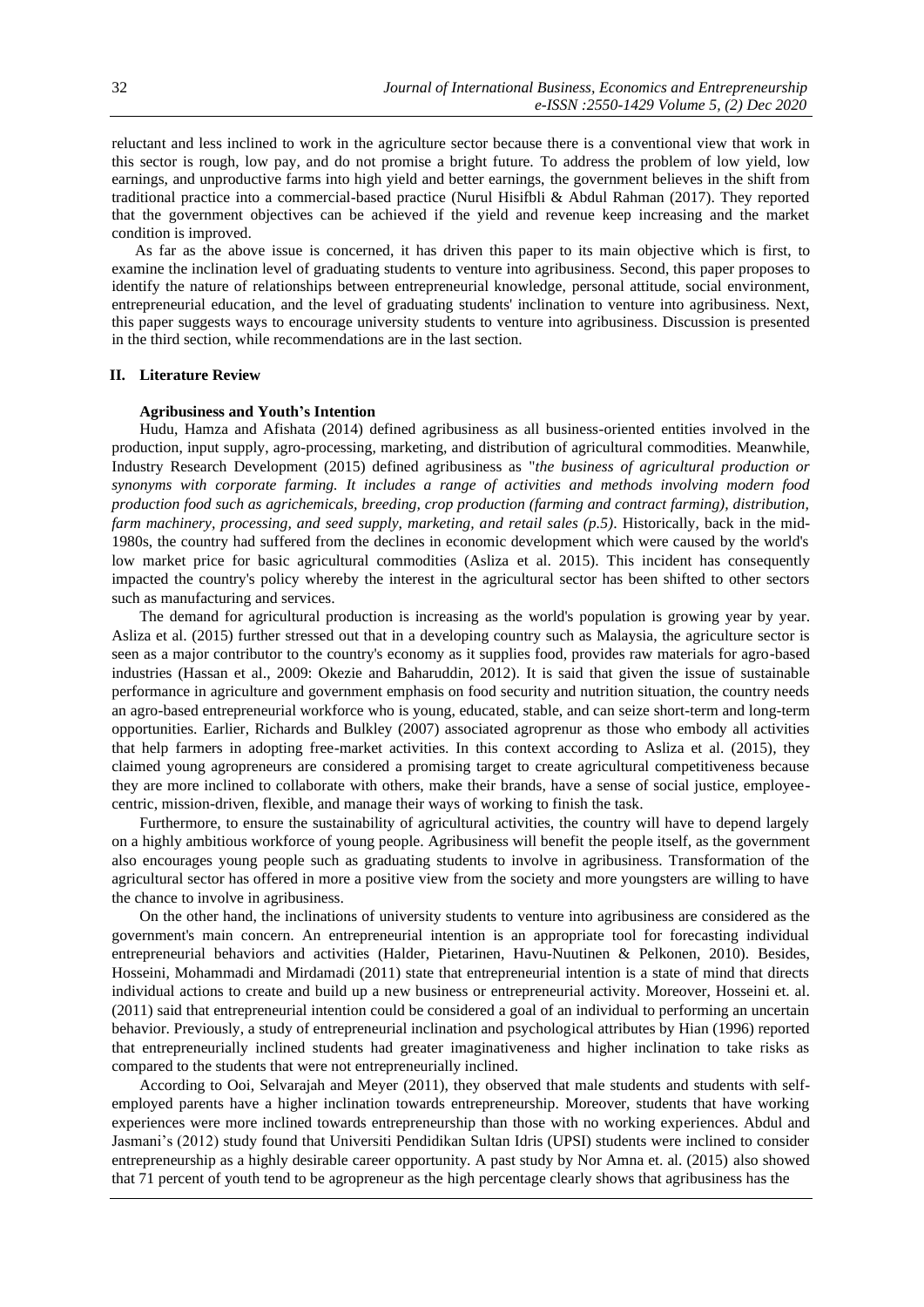potential to be developed more especially among youth. On the other hand, Ridha et al., (2017) also studied entrepreneurship intention in the agricultural sector of the young generation in Indonesia. Findings reported that attitude toward the behavior factor does not affect the youth entrepreneur's intention in the agricultural sector.

### **Entrepreneurial Knowledge**

Knowledge is about the institutional environment for a start-up may play an important role in the pattern of entrepreneurial intentions (Luthje & Franke, 2003). Besides, according to Liñan et al., (2011), they found that "the entrepreneurs' knowledge significantly influences the venture creation decision". Thus, better knowledge of the entrepreneurial institutional structure gives a greater awareness about the presence of that professional career choice and will make the plan to become an entrepreneur more dependable (Liñán et.al., 2011). Meanwhile, Othman and Kutty (2010) studied that knowledge can guide to more abilities to youngsters as planning to set up their own business. Furthermore, a study by Hudu et. al., (2014) found that entrepreneurial knowledge has a significant relationship with their intention to engage in self-employment in agribusiness after graduation. Therefore, based on the discussion, this study proposes the following hypothesis:

H1: There is a positive relationship between entrepreneurial knowledge and the level of inclination of graduating students to venture into agribusiness.

#### **Personal Attitude**

According to Ajzen (1991) the intention of carrying out given behavior will rely on the individual attitudes toward that behavior. Liñán (2004) highlighted that attitudes would determine the level to which individual values were positively or negatively some behavior. Further, Liñán et.al (2011) found that a positive relationship between personal attitude and entrepreneur intention. Abdul Aziz and Norhilmatun (2013) found that attitude has significantly affected the interest among youth to get involved in agricultural entrepreneurship. Attitude is the main determinant of a person's achievement in entrepreneurship (Othman & Ishak, 2009). It was also reported that the intentions of youth entrepreneurship in Chinai's agricultural sector are influenced by the attitude factor (Devi, 2015). A study undertaken among students from Nigeria at University Utara Malaysia discovered that attitude is the strongest factor affecting the intention of entrepreneurship. Zampetakis et al., (2013) attitude becomes an influential variable in a young entrepreneur's intention in the agricultural sector. Also, Saheed and Kavoos (2016) suggested that youth entrepreneurship in Africa has a positive attitude that is active and ready to take risks and standalone. Therefore, based on the discussion, this study proposes the following hypothesis:

H2: There is a positive relationship between personal attitude and the level of inclination of graduating students to venture into agribusiness.

## **Social Environment**

Environmental factors refer to environmental components that where a person lives and impact on individual behavior (Hyytia & Kola, 2005). According to Ikerd (1993), environmental factors can assist or obstruct entrepreneurial activity. The social environment will play a successful role in analyzing or encourage graduating students' intention to venture into agro-business. For example, when the students already know or have a relationship with someone that already a success in agropreneur. On the other hand, when the student is viewed as an unfavorable social environment for agriculture, they will have less intention to venture into agribusiness. For example, they experienced unsuccessful farmer's life, so they do not want to involve in agriculture even though he/she can make better changes in involving in the agriculture sector because the student already knows, fresh ideas and creativity in changes, and also government provide assistance to support agriculture population. Environmental factor plays an essential role in weakening or strengthening the intention of graduating students to create a new business in the agriculture sector. It is because the graduating students will influence by belief value and their social environment. Therefore, based on the discussion, this study proposes the following hypothesis:

H3: There is a positive relationship between social environment and level of inclination of graduating students to venture into agribusiness.

## **III. Methodology**

The study used quantitative method with a questionnaire survey as a means of collecting data. A total number of 158 respondents from Bachelor of Science (Hons) Technology and Plantation Management (AT220) final year students were surveyed in UiTM Cawangan Melaka, Kampus Jasin. Out of the 181 sets of questionnaires distributed, 158 questionnaires returned were usable for analysis. The constructs in this study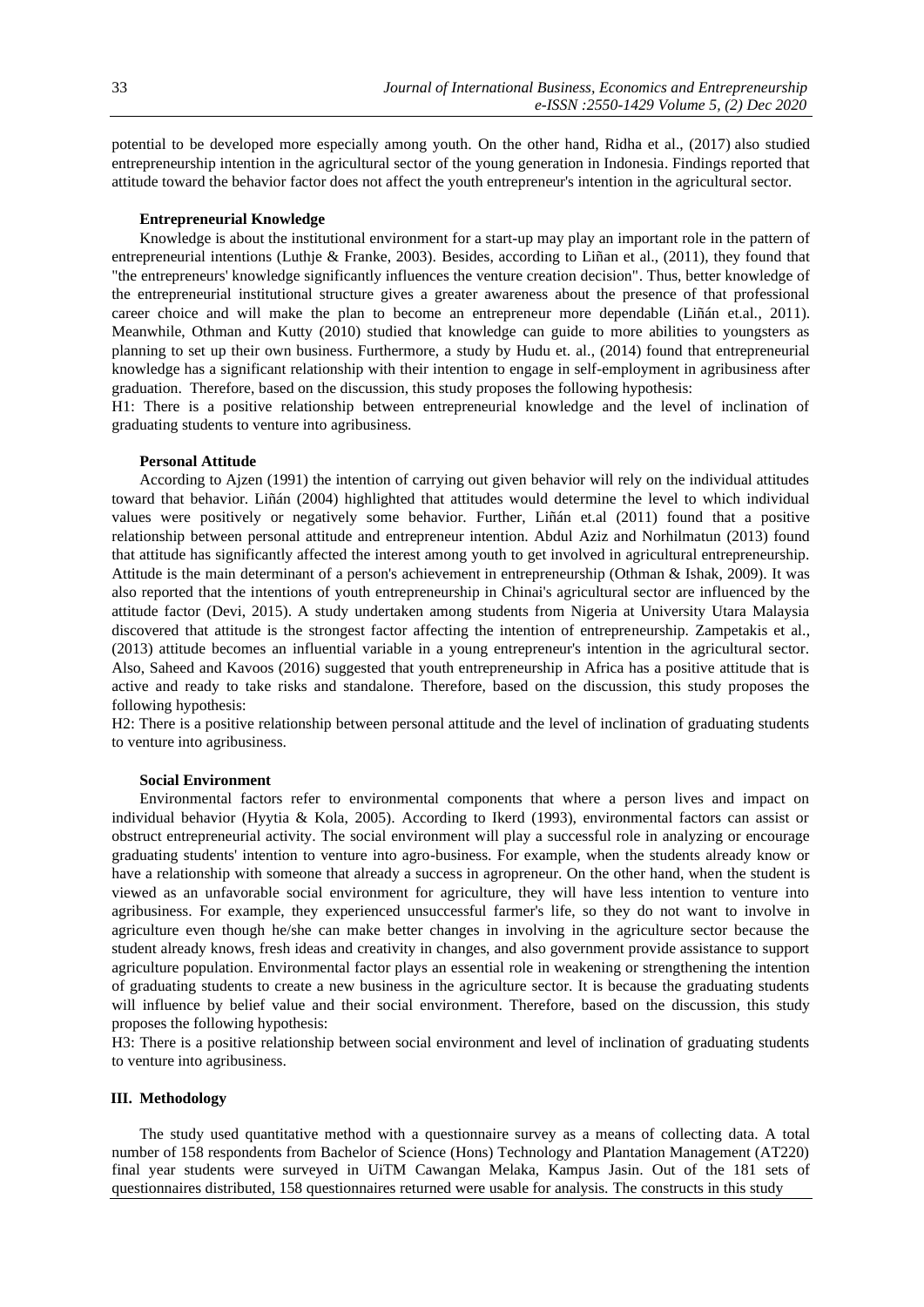were measured by using 5 points Likert scales as drawn from a previous study. It was adapted and modified from the past researcher. In that response, the graduating students were asked to evaluate their levels of agribusiness intention based on the statements such as, "*I'm ready to put a lot of effort to be an agropreneur", My professional goal is becoming an agropreneur, I will make every effort to start and run my own agribusiness, I'm determined to create an agribusiness in the future, I have very seriously thought in starting an agribusiness and "I have got the intention to start agribusiness someday".* Knowledge was assessed with the scale from Liñán, et. al., (2011). The scale consists of six statements such as *"I have knowledge about loans in especially favorable terms."* answered on a 5-point Likert-type scale ranging from 1 (strongly disagree) to 5 (strongly agree). Next, the attitude was assessed with the scale from Liñán, et. al., (2011). The scale consists of eight statements such as *"I am prepared to start an agribusiness in future."* answered on a 5-point Likert-type scale ranging from 1 (strongly disagree) to 5 (strongly agree). Lastly, the social environment was assessed with the scale from Liñán, et. al., (2011). The scale consists of six statements such as *"Agribusiness activity does not contradict with the culture in my country"* answered on a 5-point Likert-type scale ranging from 1 (strongly disagree) to 5 (strongly agree). Those gathered data are then analyzed using descriptive and correlation analysis. Cronbach alpha was employed to determine reliability. The following table 1 summarizes the Cronbach alpha values for each construct. As the values are between 0.814 and 0.918, the high reliability of each construct is indicated.Table 1:

| Variables              | No. of item | No. of item drop |      |
|------------------------|-------------|------------------|------|
| Agribusiness Intention |             | -                | .918 |
| Knowledge              |             | -                | .848 |
| Attitude               |             |                  | .894 |
| Social Environment     |             |                  | .814 |

## **IV. Results**

Table 2 illustrates the profile of respondents of the study. Based on the gender of the respondents, 44.3 percent were male students and 55.7 percent were female students. Most of the respondents 56.3 percent aged from 21 to 23 years old, while 4 percent of the respondents aged from 18 to 20 years old. 50.6 percent of the respondents were from semester six and 48.7 percent was semester five. 49.4 percent of the respondent was from the semi-urban area, 37.7 percent from the rural area, and 13.3 percent from the urban area. The majority of the respondent, 39.2 percent of their parents' level of education received secondary school, and only 2.5 percent of their parents received no formal education. Moreover, 27.8 percent of the respondents mostly respond to parents' current occupation were self-employed or entrepreneurs, and 7.0 percent that their parents were unemployed. Last but not least in the demographic profile, 62.7 percent of respondents did not have a background of a family that was involved in agribusiness, while 36.1 percent of the respondents had a background of a family that involved in agribusiness.

|  |  | Table 2: <i>Profile of Respondents</i> $(N=158)$ |
|--|--|--------------------------------------------------|
|  |  |                                                  |

| Demographic Profile                        | Classification  | Percentage<br>(% ) | Frequency |
|--------------------------------------------|-----------------|--------------------|-----------|
| Gender                                     | Male            | 44.3               | 70        |
|                                            | Female          | 55.7               | 88        |
| Age (years old)                            | $18-20$         | 2.5                | 4         |
|                                            | $21 - 23$       | 56.3               | 89        |
|                                            | $24 - 26$       | 37.3               | 59        |
|                                            | 27-29           | 3.8                | 6         |
| Current semester of final year students of | Semester 5      | 48.7               | 77        |
| <b>AT220</b>                               | Semester 6      | 50.6               | 80        |
| <b>Place of residence</b>                  | Urban area      | 13.3               | 21        |
|                                            | Semi-urban area | 49.4               | 78        |
|                                            | Rural area      | 37.3               | 59        |
|                                            |                 |                    |           |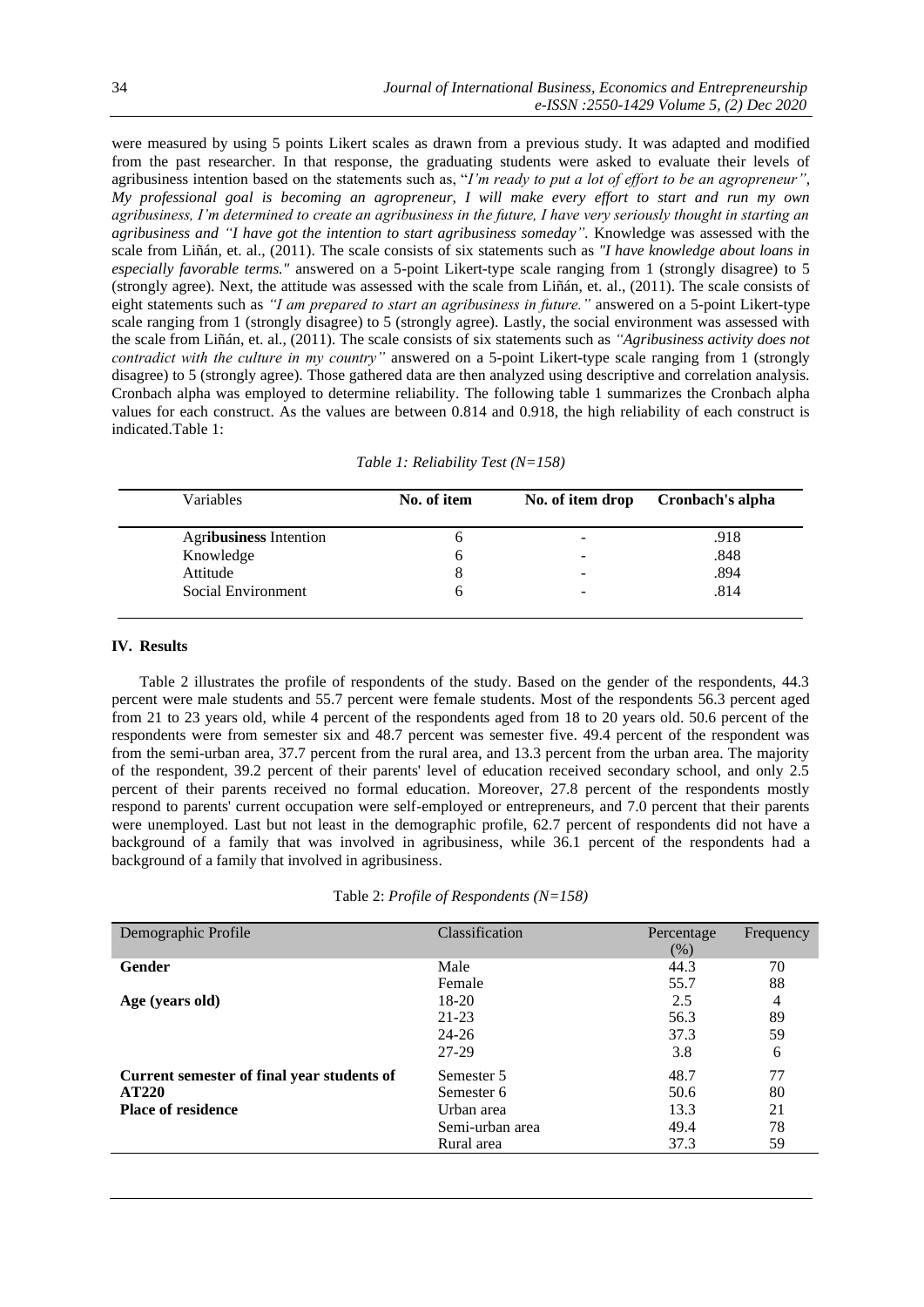| <b>Parents level of education</b>         | No formal education     |               | 2.5  | 4  |
|-------------------------------------------|-------------------------|---------------|------|----|
|                                           | Primary school          |               | 12.0 | 19 |
|                                           | Secondary school        |               | 39.2 | 62 |
|                                           | Certificate             |               | 20.9 | 33 |
|                                           | Higher education        |               | 25.3 | 40 |
| Parent's present occupation               | Public sector employee  |               | 27.2 | 43 |
|                                           | Private sector employee |               | 20.3 | 32 |
|                                           | Self-employed           | <sub>or</sub> | 27.8 | 44 |
|                                           | entrepreneur            |               | 17.7 | 28 |
|                                           | Retired                 |               | 7.0  | 11 |
|                                           | Unemployed              |               |      |    |
| <b>Family involvement in agribusiness</b> | Yes                     |               | 36.1 | 57 |
|                                           | No                      |               | 62.7 | 99 |

## **Level of Graduating Students' Inclination to venture into Agribusiness**

Table 2 explains the level of students' intention to venture into agribusiness. Table 2 indicates the measure for students' intention to venture into agribusiness that consists of 6 items. Analysis of the results descriptively shows that most students have a high significant average on all items. The result found that the majority of respondents 96.7 percent said that they agreed "I have got the intention to start agribusiness someday" (item 6) 1 strongly disagrees to 5 strongly agree. This item had recorded the highest mean for the students' intention to venture into agribusiness M (3.93).The results also showed that 94.3 percent of the respondents agreed that "I am determined to create an agribusiness in the future"second-highest only disagree to 5 strongly agree. This statement recorded was the second highest mean M (3.92). Moreover, item 1 "I am ready to put a lot of effort to be an agropreneur" shows that 97.5 percent based on the survey results indicated that the students agreed to the item 1 statement. The mean of the item shows that most of the students agreed that they are ready to put a lot of effort to be an agropreneur indicating a mean value of 3.87. It is worth mentioning that, slightly more than 93 percent of them agreed that " I have very seriously though in starting an agribusiness)" (item 5) 1 strongly disagree to 5 strong students and the lowest mean recorded was M (3.70). Therefore, the overall level of students intention to venture into agribusiness M (3.84), suggests that the students' of UiTM Kampus Jasin had a moderately high level of intention to venture into agribusiness.

| Items                                                         | Mean | Percentage |
|---------------------------------------------------------------|------|------------|
| I am ready to put a lot of effort to be an agropreneur        | 3.87 | 97.5       |
| My professional goal is becoming an agropreneur               | 3.84 | 94.3       |
| I will make every effort to start and run my own agribusiness | 3.78 | 94.3       |
| I am determined to create an agribusiness in the future       | 3.92 | 94.3       |
| I have very seriously thought about starting an agribusiness  | 3.70 | 93         |
| I have got the intention to start agribusiness someday        | 3.93 | 96.7       |

#### **Relationship between Knowledge, Attitude & Social Environment and Agribusiness Intention**

Preliminary analyses to ensure no violation of the assumptions of normality, linearity, multicollinearity, and homoscedasticity were run and checked. Table 4 shows the results of the correlation between knowledge, attitude, social environment, and agribusiness intention. The first correlation analysis is between knowledge and agribusiness intention. The result indicates that there is a significant positive relationship exists between knowledge and agribusiness intention, which is the r-value of correlation was .505 ( $p < .05$ ). Therefore, the higher agribusiness intention of the students associated with higher knowledge. Thus, H1is supported.

Next, the second correlation analysis is between attitude and agribusiness intention. The results of the correlation indicate a significant positive relationship exists between attitude and agribusiness intention, which is the r-value of correlation is .661 ( $p < .05$ ). As attitude increases the agribusiness intention also increases. Thus H2 is accepted.

The results of the correlation between social environment and agribusiness intention. indicate a significant positive relationship, with r-value of correlation is .468 ( $p < .05$ ). Therefore, the higher agribusiness intention of the students associated with a higher social environment. Thus, H3 is supported.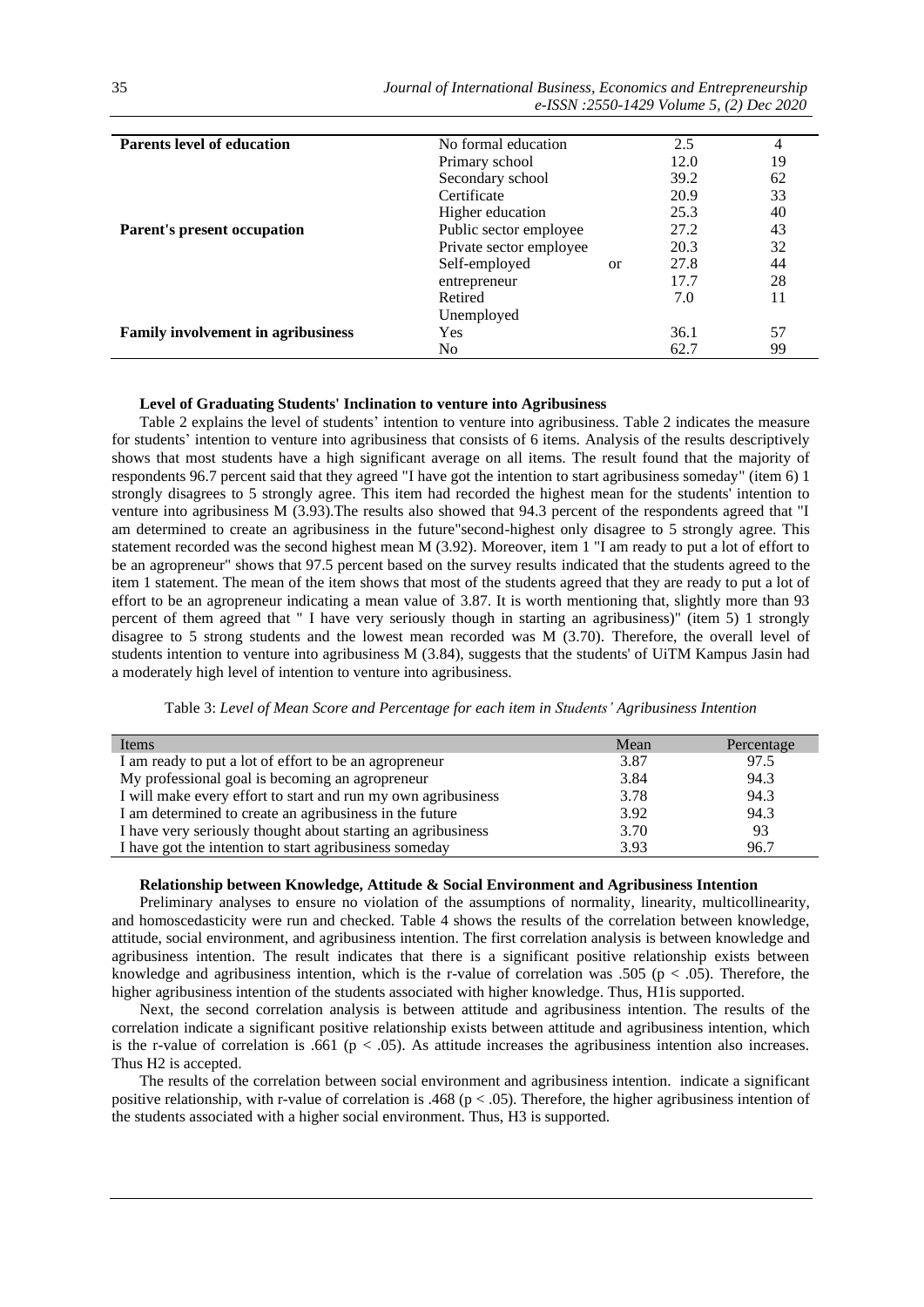| Variables                                     | r-value | p-value    | <b>Decision</b>             |
|-----------------------------------------------|---------|------------|-----------------------------|
| Knowledge and Agribusiness Intention          | .505    | $\leq .05$ | H <sub>1</sub> is Supported |
| Attitude and Agribusiness Intention           | .661    | $\leq .05$ | H <sub>2</sub> is Supported |
| Social Environment and Agribusiness Intention | .468    | $\leq .05$ | H <sub>3</sub> is Supported |
|                                               |         |            |                             |

Table 4: *Summary of Relationship using Correlation Analysis*

#### **V. Discussion**

The purpose of the present study was three-fold. The primary purpose was to examine the level of agribusiness intention among university students. These results indicated that most of the university students had a high level of intention to venture into agribusiness. According to Ooi, Selvarajah, and Meyer (2011), they observed that male students and students with self-employed parents have a higher inclination towards entrepreneurship. Moreover, students that have working experiences were more inclined towards entrepreneurship than those without the experience (Ooi, et. al. 2011). Additionally, a study by Abdul Jumaat and Jasmani (2012) found that Universiti Pendidikan Sultan Idris students were inclined to consider entrepreneurship as a highly desirable career option, therefore they tend to have a high level of inclination to venture into entrepreneurship. Similar to the past study by Nor Amna et. al. (2015), it showed that there was a high percentage of youth tend to become an agropreneur. The most probable explanation is that agribusiness has the potential to be developed more especially among youth. Based on the present findings, results show that the students from AT220 programme had a high level of inclination to venture into agribusiness. Based on the present findings it implies that this programme can encourage and cultivate more students to become agroprenur after their graduation.

The second purpose was to determine the relationships. As noted in Table 3, findings reported that there was a significant positive relationship exists between knowledge and agribusiness intention. The present result is supported by previous findings by Hudu et. al. (2014) which found that knowledge had a significant relationship with their intention to engage in self-employment in agribusiness after graduation. In addition, a study by Mazlina and Selvarajah (2015) also found that students' entrepreneurial inclination had highly significantly influenced by the personal independent learning approach.

Next, the results of the correlation showed a significant positive relationship exists between attitude and agribusiness intention. The findings are in line with a previous study by Liñán et.al (2010) which found that a positive relationship between personal attitude and entrepreneur intention. Likewise, Abdullah Aziz and Naem Sulaiman (2013) found that attitude has significantly affected the interest among youth to get involved in agricultural entrepreneurship. In contrast, these present findings were not in line with research conducted by Arisandi (2016) and Rizki, Burhanuddin & Wahyu (2017) expressing that attitude toward the behavior does not give any positive influence on entrepreneur's intention in the agribusiness sector. The most probable explanation is that the entrepreneurship attitude cannot determine how big intentions for entrepreneurs in the agricultural sector. Hence, the created entrepreneur's behavior is not based on attitude toward the behavior.

The results of the last correlation indicate a significant positive relationship exists between social environment and agribusiness intention. The results obtained are similar to a previous study by Mazlina and Selvarajah (2015) which found that a supportive environment has a positive influence on students' entrepreneurial intention. Likewise, the Nigerian students on Muhammad et al.'s (2015) study, found that the social environment influences entrepreneurial intention. This present result is in line with Masoomi et al.'s (2016) which reported highly correlated with entrepreneurial intentions of students in agriculture at the University of Shiraz, Iran.

# **VI. Conclusion**

Present research studied agribusiness intention among final year students from Bachelor of Science Technology and Plantation Management (Hons) (AT220) at UiTM Kampus Jasin Melaka. Based on reported findings on demographic profile, the study obtained that most of the female students responded to the survey and the respondent was aged between 21 to 23 years old. Most of the respondents were from semester six students. The study showed that 49.4 percent of the respondents were from the semi-urban area. The majority of respondents, their parents' level of education received a secondary school level, whereas, for parents' current occupation, most of the parents were self-employed or entrepreneurs. Most of the respondents do not have a family that is involved in agribusiness. The study also discovered that the students had a high inclination level to venture into agribusiness. Most of the students agreed that they ready to put a lot of effort to be an agropreneur. Results indicated that relationships between knowledge, attitude, and social environment, and agribusiness were correlated significantly.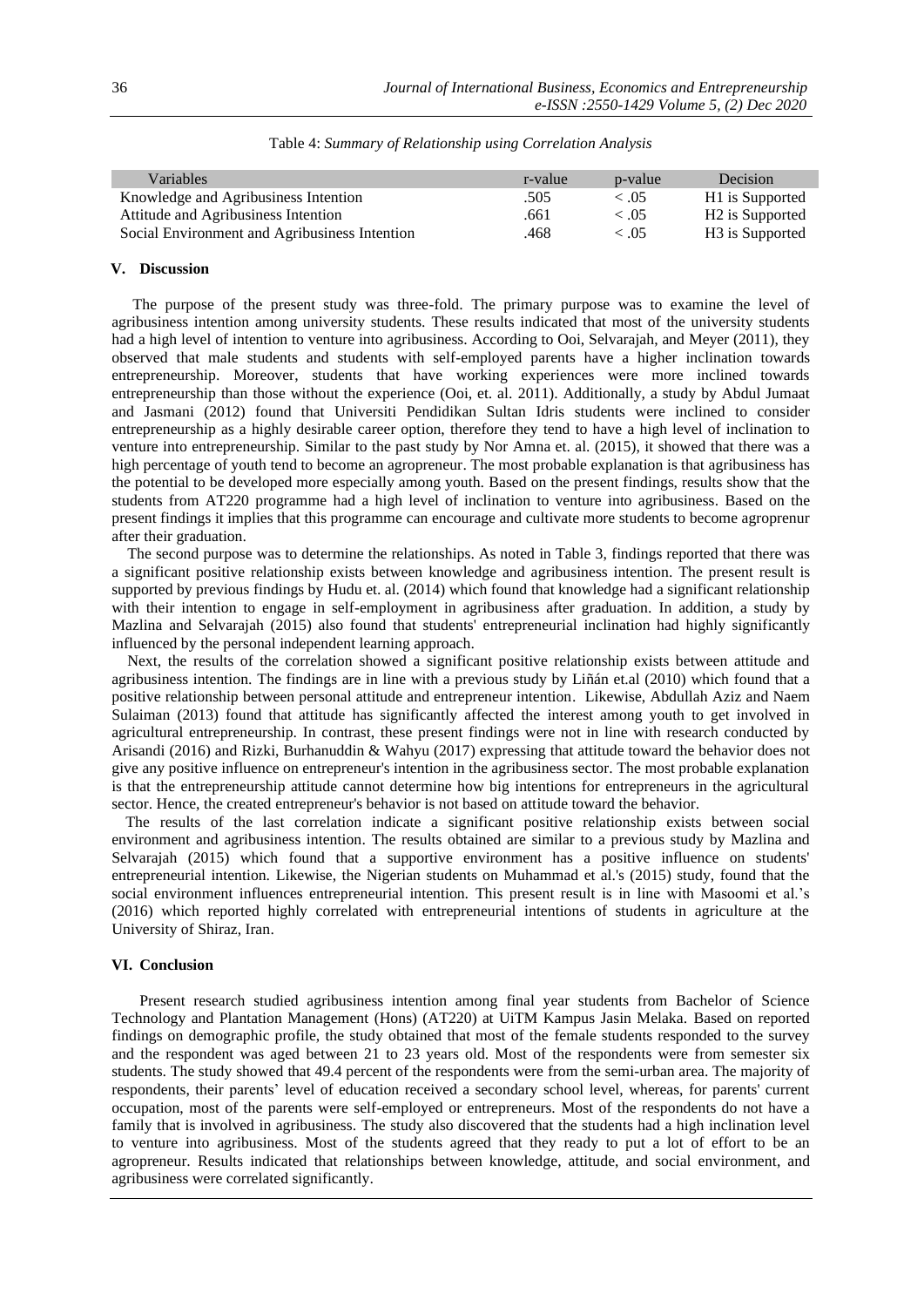This study recommended that students join or venture into agriculture sector and agropreneur. The government as the important party needs to play its roles by coming out with more policy-related to this field. The government agencies and non-governmental organizations also must take part to attract more young generation to involve in the agriculture sector. More programmes should be introduced and implemented by the government for the young generation. The government should be able to convey the benefit of involving in entrepreneurship so that their mental state of having no confidence in business and attitude towards farming can be removed. It is greatly emphasized by Damar, Abdul Qadir & Hasan (2019) that this could be done by exposing them to soft skill training such individuals before joining the entrepreneurship training program. Student intention to engage in self-employment in agribusiness is expected to be influenced by their perception regarding agribusiness, their experience, and training in agriculture which will shape their attitude and how they perceive the social and economic environment providing support to agribusiness enterprise development.

The study has several limitations. First, it was conducted using only 158 respondents from final year students at the Faculty of Plantation and Agrotechnology UiTM Cawangan Melaka, Kampus Jasin. Consequently, the results might be enriched if the number of respondents and faculties are increased. Second, the present study only relies on the instrument established by Linan et al. (2010) which was specifically developed for measuring entrepreneurial intention. In the future, it is suggested that additional factors that affect agribusiness intention such as perceived behavioral control, agricultural education, and subjective norms be incorporated.

## **References**

- Ajzen, I., 1991. The theory of planned behavior. Organizational behavior and human decision processes, 50(2): 179-211.
- Aji Irawan, D., A Syakur, A. Q., & Maududi, H. (2019). Entrepreneurial intention of Indonesian migrant workers. *Journal of International Business, Economics and Entrepreneurship (JIBE)*, *4*(2), 19-28.
- Arisandi, D. (2016), "Intensi Berwirausaha Mahasiswa Pascasarjana Institut Pertanian Bogor Pada Bidang Agribisnis (Studi Kasus Pada Mahasiswa Program Magister Sps-Ipb), Thesis, Bogor Agricultural University, Bogor, ID.
- Abdul, A. & Naem., S. (2013), "Factors that influence the interest of youths in agricultural entrepreneurship", International Journal of Business and Social Science, Vol. 4 No. 3, pp. 288-302.
- Abdul Aziz, A., & Norhlilmatun, N. S. (2013). Factors That Influence the Interest of Youths in Agricultural Entrepreneurship. International Journal of Business and Social Science, 4(3), 288-302.
- Abdul, J. M. & Jasmani, M. Y. (2012). Inclination towards entrepreneurship among Universiti Pendidikan Sultan Idris students. The Journal of Global Business Management, 8(2), 248-256.
- Asliza, Y., Noor, H. A & Hasliza, A. H. (2015). Promoting Agropreneurship among Gen Y: An Integration of Individual, Institutional and Social Level Factors. Australian Journal of Basic and Applied Sciences, 9(14), 74-86.
- Badan Pusat Statistik (2014), "Jumlah Angkatan Kerja, Pengangguran, dan Penduduk Bekerja", available at: <https://bps.go.id/linkTabelStatis/view/id/973>
- Bernama (2015, October 25). Ahmad Shabery urges ATI graduates to be transformation agents. Astro Awani. Retrieved from english.astroawani.com/malaysia-news/ahmad-shabery-urges-ati-graduates-betransformation-agents-77904
- Casini L., Contini C., Marinelli N., Romano C., Scozzafava G., 2011 The Primary Sector and quality of life: evaluation methodologies for an efficient agricultural policy assessment http://www.fao.org/fileadmin/templates/ess/pages/rural/wye\_city\_group/2011/documents/session2/Cas ini\_\_Contini\_\_Scozzafava\_-\_Paper.pdf
- Devi, M. (2015), "A study on the influencing factors for a literate youth to take up agricultural entrepreneurship", International Journal of Management and Commerce Innovations, Vol. 3 No. 1, pp. 692-700.
- Farah Adila Abdullah, Bahaman Abu Samah & Jamilah Othman (2012) Inclination towards Agriculture among Rural Youth in Malaysia Journal of Basic and Applied Scientific Research 2(11)10892-10894, 2012
- Hassan, M.S., et al., 2009. Developing Agriculture in Malaysia: Internet Utilization among Malaysian Youth Agro-Businessman. European Journal of Social Sciences, 11(2): 215-224.
- Halder, P., Pietarinen, J., Havu-Nuutinen, S., & Pelkonen, P. (2010). Energy Policy, 38(6), 3058- 3066.
- Hosseini, F., Mohammadi, S. J., & Mirdamadi, S. M. (2011). Archives of Applied Research, 3(2), 503-512.
- Hudu Z., Hamza, A., & Afishata, M. A. (2014). Assessment of Agricultural Students of University for Development Studies Intention to Take Up Self-Employment in Agribusiness. International Journal of Information Technology and Business Management, 21(1), 53-65.
- Hyytia, N. & Kola, J. (2005). International Food and Agribusiness Management, 9(3), 1-22.